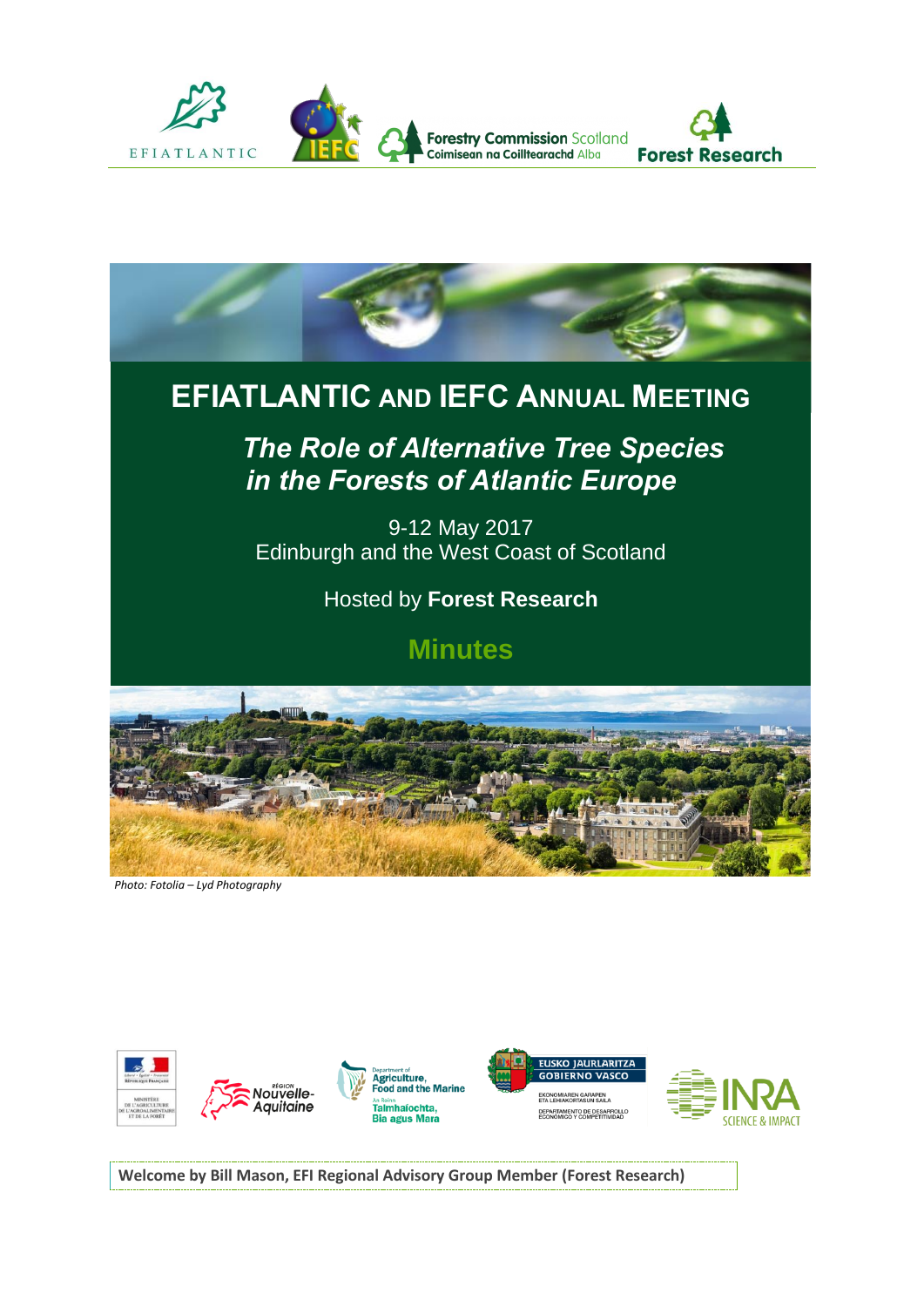

Jean Michel Carnus (JMC), President of IEFC, welcomed all participants and thanked our local host for their hospitality, in particular Bill Mason. It is the  $1<sup>st</sup>$  annual meeting in UK, seven members are represented:

- ISA
- INRA
- FR
- **HAZI**
- USSE
- FCBA
- **WIT**

In 2017, EFI has started to implement its new strategy "2025EFI" with a thematic framework based on three new programmes (RESILIENCE, BIOECONOMY and GOVERNANCE). This meeting is structured according to this framework.

# **Report on 2016 activities and on-going projects or proposals RESILIENCE**

## Risk management - Eduard Mauri, Christophe Orazio

 PLURIFOR project: *Transnational risk management plans for rural forest areas susceptible to biotic and abiotic risks*

The INTERREG SODOE project coordinated by EFIATLANTIC is aiming at improving forest risk management plans in southwest Europe. No questions.

- MULTIRISK project: *Multiple risks analysis and mitigation in planted forests* Christophe Orazio (CO): we underestimate risks if we study them separately. EFI role in this project is trying to combine risks. It is important for end users. EFI will also study the interaction between modelling and economics.
- HOMED proposal: *Horizon2020 R&I collaborative project on emerging diseases in European Forests.*  No questions.
- RIMFOR proposal : Risques Multiples en Forêt : *French national call for collaborative projects on forest innovation (linking with the European Forest Risk Facility)* EFIATLANTIC will participate in WP1 aiming at setting up a national network on risk management in forest and WP2 that will make a first attempt of national risk mapping for many hazards.
- GEFF network: *Group of French-Speaking Forest Entomologists.*

Bill Mason (BM) asked if it is the role of EFI to facilitate networks using specific national languages.

Andreas Kleinschmit (AK) agrees that there are relevant topics in this network and this will allow EFI to have access to more information from national activities. Local stakeholders do not speak English, so it is important for these groups to exist.

**Genetics -** Christophe Orazio, Stephanie Hayes

TREC AND CARAVANE projects: *sharing knowledge on seed and tree species: a first step.*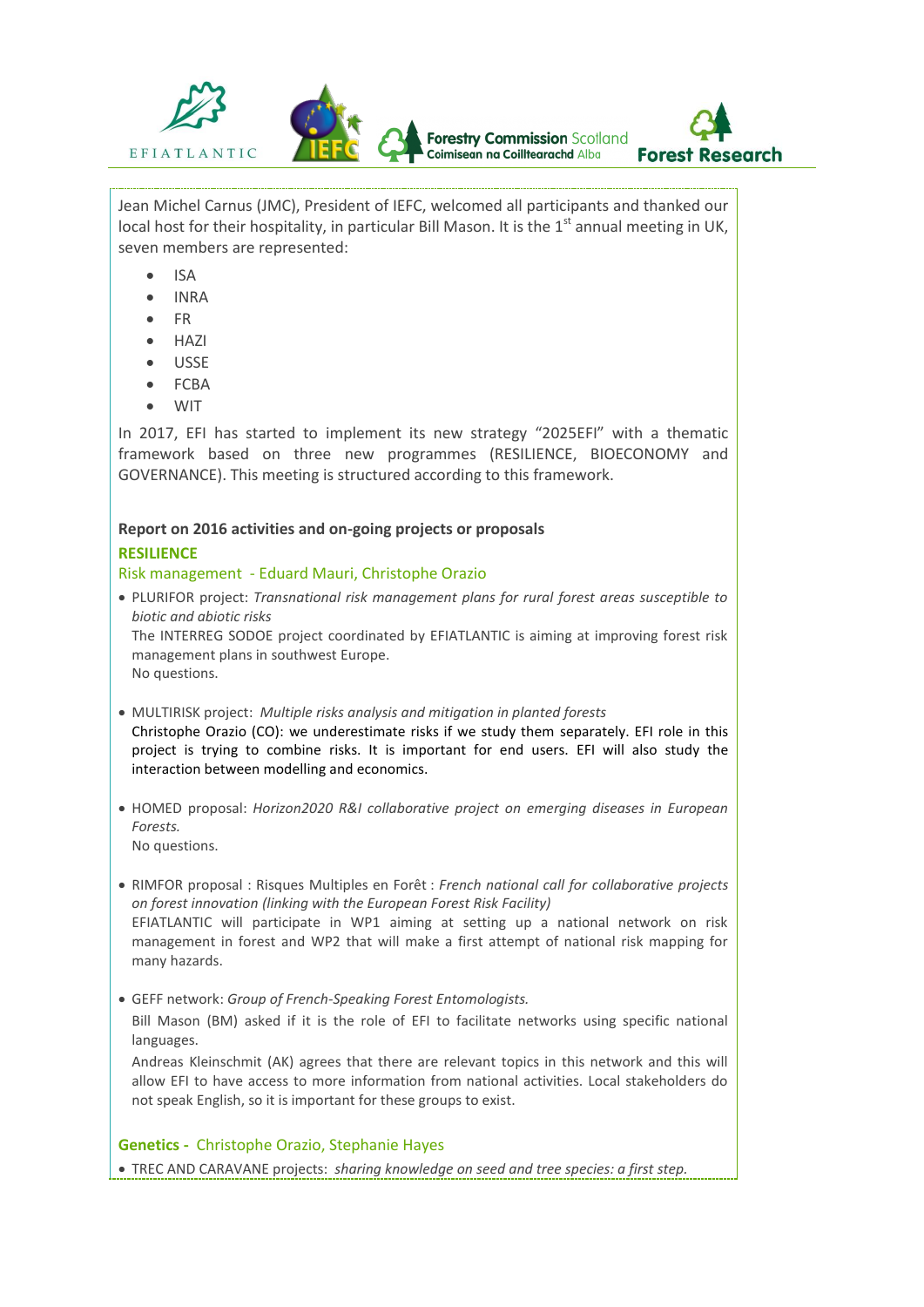

CO explained that the within the CARAVANE project we will create a platform in English where we will be able to upload data forest tree species and provenances characteristics. This collaborative effort referring to scientific publications will guaranty that data available for free are always up-to-date. For example, it can be used to upload the results coming from the REINFFORCE project.

For AK it is important to go further with these activities, it cannot just stop when the funding is over. There must be an effort to continue updating this platform even after the project is over.

- GenTree project (H2020- R&I collaborative project, 2016-2019): The main role of EFIATLANTIC is to evaluate the economic gain induced by tree breeding No questions were asked.
- Project proposal: H2020 call BB-03-2017: *Adaptive tree breeding strategies and tools for forest production systems resilient to climate change and natural disturbances* Proposal under preparation and submitted to a secrecy agreement. *No questions were allowed.*
- ESPERENSE proposal (French call for collaborative projects on forest innovation): *RESeau national multiPartenaire d'Evaluation de Ressources gENétiques foreStièrEs pour le futur.* A national initiative aiming at setting up a French network similar to REINFFORCE. EFIATLANTIC is involved in the data management and sharing. No questions were asked.
- EVOLTREE network: *Linking genomics, genetics, ecology and evolution.*  This network is funded by its own members, in cash or in-kind.

**BIOECONOMY** Rebeca Cordero ,Christophe Orazio, Eduard Mauri, Andreas Kleinschmit von Lengefeld

- SIMWOOD project (7FP): *Unlocking wood mobilisation in Europe* RC presented the role of EFI in charge of communication and preparing a handbook. AK explained that FCBA was actively involved in French case studies providing solutions to improve wood mobilisation in Grand-est and Auvergne. He also reminded that FCBA is the main organiser of the final conference this Autumn in [Paris.](https://www.bayfor.org/en/public-relations/final-conference-of-the-eu-project-simwood.html,v524)
- BenchValue project (SUMFOREST Eranet): *A case study of chain of value benchmarking in douglas fir*  The main aim is to compare forest wood chain with other materials. No questions.
- SUSTFOREST proposal: *Developing the exploitation of pine resin* No questions.
- Xylofutur cluster: *Products and materials from planted forests* New partnership for EFIATLANTIC that started this year, EFIATLANTIC is subcontracted by XYLOFUTUR to manage the forest theme. The tasks are carried over by Eduard Mauri. CO explained that in the past XYLOFUTUR has been criticised for not working at the European level. This collaboration with EFIATLANTIC will give them the European dimension they need. We started with a one-year contract that can be renewed.
- EHIA: *European Hardwoods Innovation Alliance*